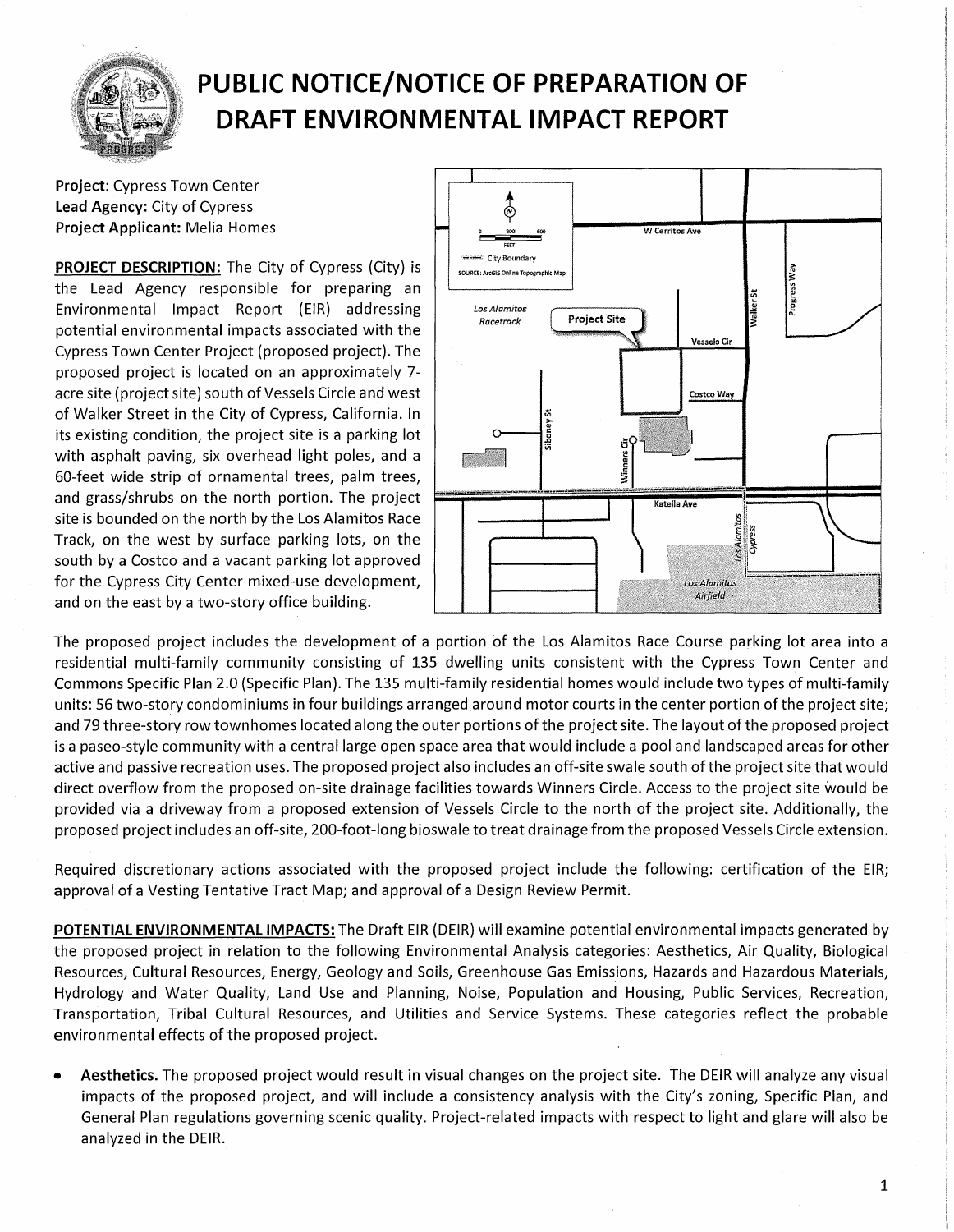- **Air Quality.** The construction and operation of the proposed project would cause the emission of certain air pollutants. Potential air quality impacts, including consistency with the current Air Quality Management Plan (AQMP), violation of air quality standards, the increase of criteria pollutants, and the exposure of sensitive receptors to substantial pollutant concentrations will be analyzed further in the DEIR.
- **Biological Resources.** The construction of the proposed project would result in the removal of landscaping and trees on the project site. Project impacts to biological resources, including impacts to any species identified as a candidate, sensitive, or special-status species, sensitive natural communities, and conflicts with any local policies, ordinances, or approved habitat conservation plan protecting biological resources will be analyzed further in the DEIR.
- **Cultural Resources.** The proposed project would involve ground disturbance, which carries with it some potential for encountering cultural resources. Information provided through a record search at the South Central Coastal Information Center (SCCIC) of the California Historical Resources Information System (CHRIS) will be incorporated in the DEIR analysis and will assist in identifying whether cultural resources have been identified on the project site, and the significance of any potential impacts to such resources.
- **Energy.** The construction and operation of the proposed project would involve the use of energy. Project impacts to energy resources will be evaluated as part of the DEIR, analyzing short-term and long-term impacts of the proposed project, as well as project consistency with State and local plans related to energy.
- **Geology and Soils.** The proposed project would involve grading and soil disturbance. Potential impacts associated with strong seismic ground shaking, seismic-related ground failure, soil erosion, unsuitable soils, and paleontological resources will be analyzed further in the DEIR.
- **Greenhouse Gas Emissions.** During construction of the project, equipment and vehicles would be used that would generate some greenhouse gases (GHGs). In addition, the project's use of energy during long-term operations would contribute to the emission of GHGs. Potential GHG impacts will be analyzed further in the DEIR.
- **Hazards and Hazardous Materials.** The proposed project would result in a residential development on the project site. Potential impacts related to the release of hazardous materials into the environment as a result of project construction and operation will be analyzed further in the DEIR.
- **Hydrology and Water Quality.** The proposed project would involve construction and operation activities on the project site. The DEIR will evaluate any potentially significant adverse project impacts related to waste discharge requirements and surface and groundwater water quality, on- or off-site erosion and siltation, changes in the rate or amount of surface runoff, and other hydrology and water quality concerns.
- **Land Use and Planning.** The proposed project includes residential uses that are allowed under the Specific Plan. The project's potential conflicts with applicable land use plans, policies, or regulations will be addressed in the DEIR.
- **Noise.** The construction and operation of the proposed project would generate certain levels of noise. Potential impacts related to noise exceeding established thresholds and vibration and ground-borne noise impacts will be analyzed further in the DEIR.
- **Population and Housing.** The proposed project would include 135 dwelling units and would result in a corresponding increase in the City's population. The project's potential to induce substantial population growth, either directly or indirectly, will be assessed in the DEIR.
- **Public Services.** The proposed project would induce population growth in the City, which may increase the need for public services. Potentially adverse physical impacts associated with new or physically altered governmental facilities related to police, fire, schools, parks, and libraries will be analyzed in the DEIR.